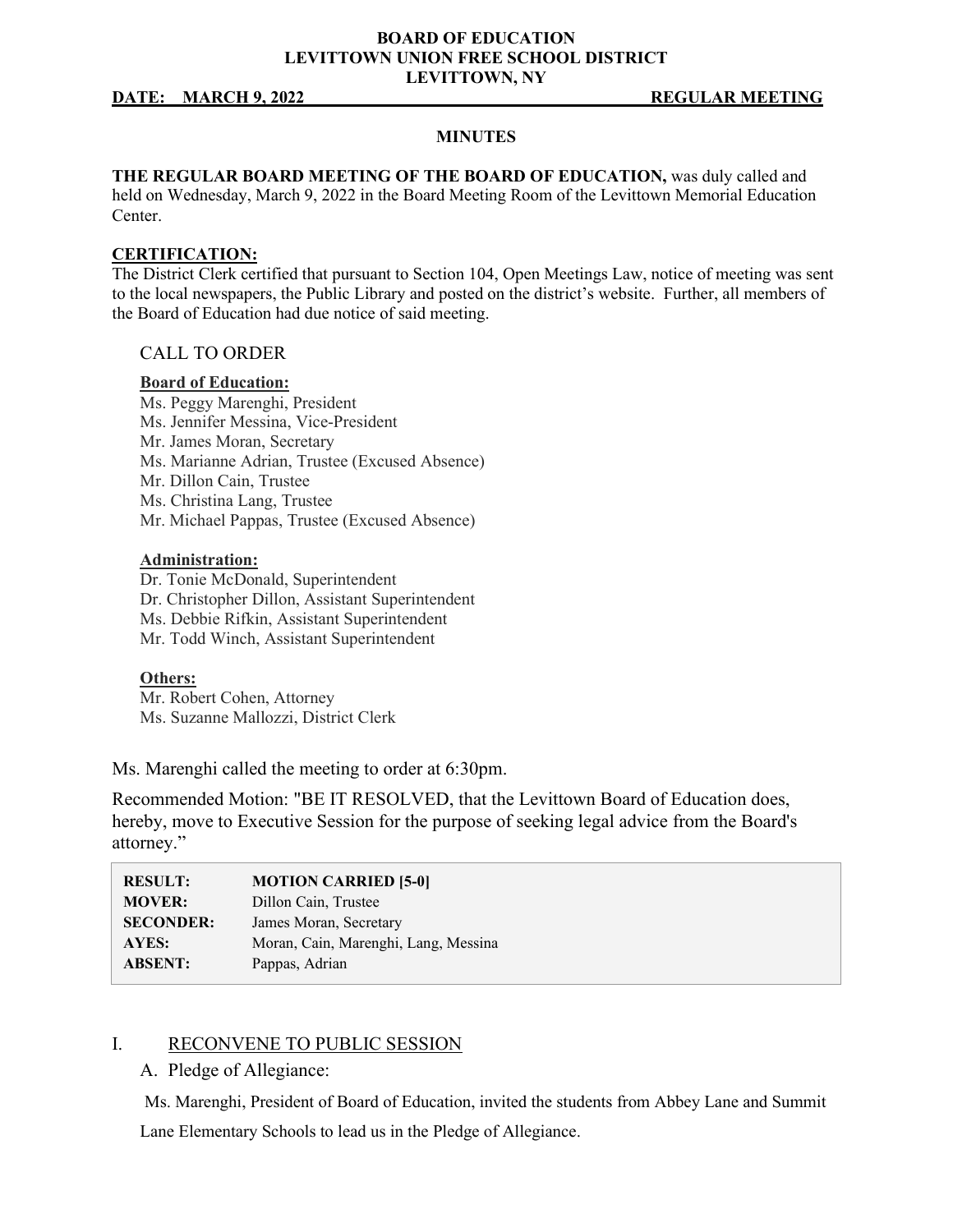## B. Moment of Silence:

Ms. Marenghi asked for all in attendance to observe a moment of silence for all those suffering during this humanitarian crisis around the world and to remember two members of the Levittown Community who have recently passed away, Jessica Neff, a student at Summit Lane and Chris Angyal, a security guard at Summit Lane.

Ms. Marenghi also noted that our schools are in the process of formulating programs, whether it be monetary fundraisers or other types, to help with the humanitarian crisis in Ukraine. Our schools have started working on this and we will have a full list, and a note will go home, on how the community at large can help support this crisis.

### II. REPORTS

### A. Student Presentations

i. Drama Performance - Division Avenue High School - In Auditorium - Postponed

### ii. Student Academic Presentation - Summit Lane and Abbey Lane Schools

Dr. Maurer, Principal of Abbey Lane Elementary School introduced Assistant Principal Andrea Ferrari, Advisors Mrs. Tara O'Connor and Mrs. Lindsay Grand, to discuss the "Get a Voice" program which allows this student run club to focus on prevention of bullying. The students, Maria Kerr and Maks Gospodarzec spoke about the activities of the club, including how to treat one another, book based lessons, mentoring of younger students, web of compliments, Chalk the Walk, Spread the Happy, and always being kind to one another as that is what really matters. A short video was shown showcasing this program.

Mr. Keith Squillacioti, Principal of Summit Lane Elementary School, introduced Advisors Ms. McLaughlin, Ms. O'Brien and Ms.Ruane who have built a program that has immersed itself into our school and it's our Constitution as to how things are done at Summit Lane, including wearing orange every Friday, Pledge of Kindness after the Pledge of Allegiance, as well as the 5 pillars, which shows how we conduct ourselves. Student Leaders Adrianna Faith, Benjamin Desposorio, Mari Stella Chi and Sophia Mann explained the 5 pillars (P)atience, (R)espect, (I)ntegrity, (D)etermination, (E)xcellence, which drives the student government. Several events mentioned were a toy drive benefitting John Thiessen's Foundation, one word resolutions, Spring Toiletry Drive, Pajamarama. Thank you to the Board of Education for your support.

 The Board of Education thanked all the students for their hard work and it's exciting for the Board to see all the wonderful things going on at Abbey & Summit Lane.

## B. Recognition

## i. Art Display - MacArthur High School

Ms. Marenghi commented that the artwork display by students of MacArthur is beautiful and remarked that these are very talented students. Please take a moment to look around the room.

### ii. PTA Council Board and PTA Presidents

Todd Winch thanked the member of the PTA Council, PTA Presidents for their service to the community, Mari Ganga, Carol Sciotto, Sandra Criscione, Toni Anne Smith, Kathleen Pedrick, Tina Bodkin, Susanne Gallina, Krista Hill, Jackie Schultz, Diana Centonze, Lisa Glynn, Elisa Emeritz, Lauren Lestingi, Stephanie Michaleski, Tara Reye, Yeliz Cipriano, Vickki Andersen, Colleen Napoli, Amy Hoffman, Elizabeth Escobar, Karen Martinez, Samantha Stanley.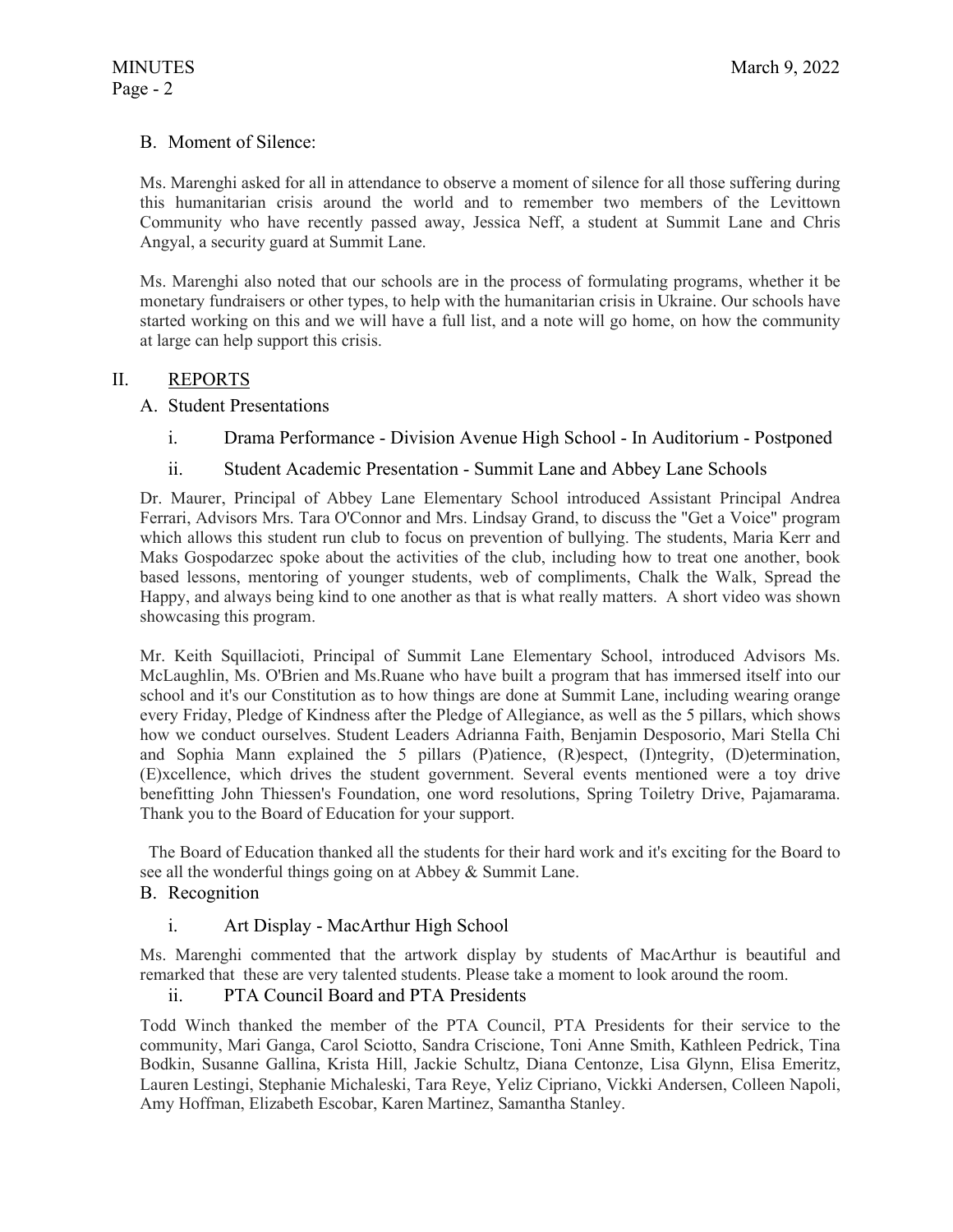## iii. Food Service Committee

Dr. Dillon introduced Linda Dolocek & Kim Volpe, thanking them for running the Food Service Committee. Linda Dolocek thanked the following members for their input in maintaining the food service program that we offer the students of Levittown. Susanne Gallina, Jeanine Quigley, Cheryl Deneke, Bia Adames, Darlene Porcelli, Jennifer Trezza, Yveliz Cipriano, Theresa Henchel, Eileen Furman.

## C. Superintendent

1. Comments and Reports – Dr. McDonald has no comments and reports at this time.

2. Follow-up to Prior Public Be Heard Questions – All prior questions have been answered.

3. Follow-up to Board Questions – There is nothing at this time.

### D. Board of Education

1. Comments and Reports - Ms. Marenghi read a statement from the Board of Education:

"At this time, I would like to take a moment to thank all of our students, parents, administrators, teachers, staff and the entire Levittown community for their patience and support during a very difficult time, caused by the COVID virus. The Board's goal was, and is, to provide our students with the best education possible. This was accomplished because of the hard work and support of all groups mentioned above. At times, following the State mandates was not easy, but necessary, in order to achieve our goal of providing the means necessary to provide a productive, meaningful education. Our Board is truly grateful for your support in assisting us in meeting this very important goal. Thank you."

Ms. Marenghi noted that the three Board of Education Members, Ms. Marenghi, Mr. Moran and Mr. Pappas, along with Dr. McDonald & Mr. Winch, will be attending the 2022 National School Board Association Convention in San Diego this April. They will report back with their observations.

- 2. Correspondence There is no correspondence at this time.
- 3. Student Liaisons:

Khalil Garrett, MacArthur: "MacArthur HS took 9th place out of 45 teams that competed in the recent Science Olympiad, also being chosen for the Spirit Award, given to the school that displays the greatest amount of school spirit throughout the competition. Our amazing musical performance of Chicago was held on March 4,5 and 6, showcasing the talents of all our student actors and actresses. Winter concert was held on February 15th, featuring the jazz ensemble and inducting 35 new members of the Tri-M Music Honor Society. College planning workshops were held on February 17th and in March, 10th grade students were introduced to Naviance, a college and career software program, which these students will be able to use to determine their likes and interests and how they translate to college majors and future career opportunities. Counselors will meet with Juniors in the March and April to discuss post-secondary planning. Senior favorite awards were given out on March 7th, with all seniors being truly supportive and happy for each other. Peer leaders made a trip to Gardiners to participate in the PARP program. Mandatory pre-prom workshop will take place on March 29th. Congratulations to Generals, David Silberger, Anastasia Angelakis and Edward Muro who were selected to represent MacArthur at this year's HOBY seminar because of their exceptional leadership and service to our school community. Congratulations to the MacArthur Varsity Cheer team who won are now State Champs! And finally, with this announcement being made during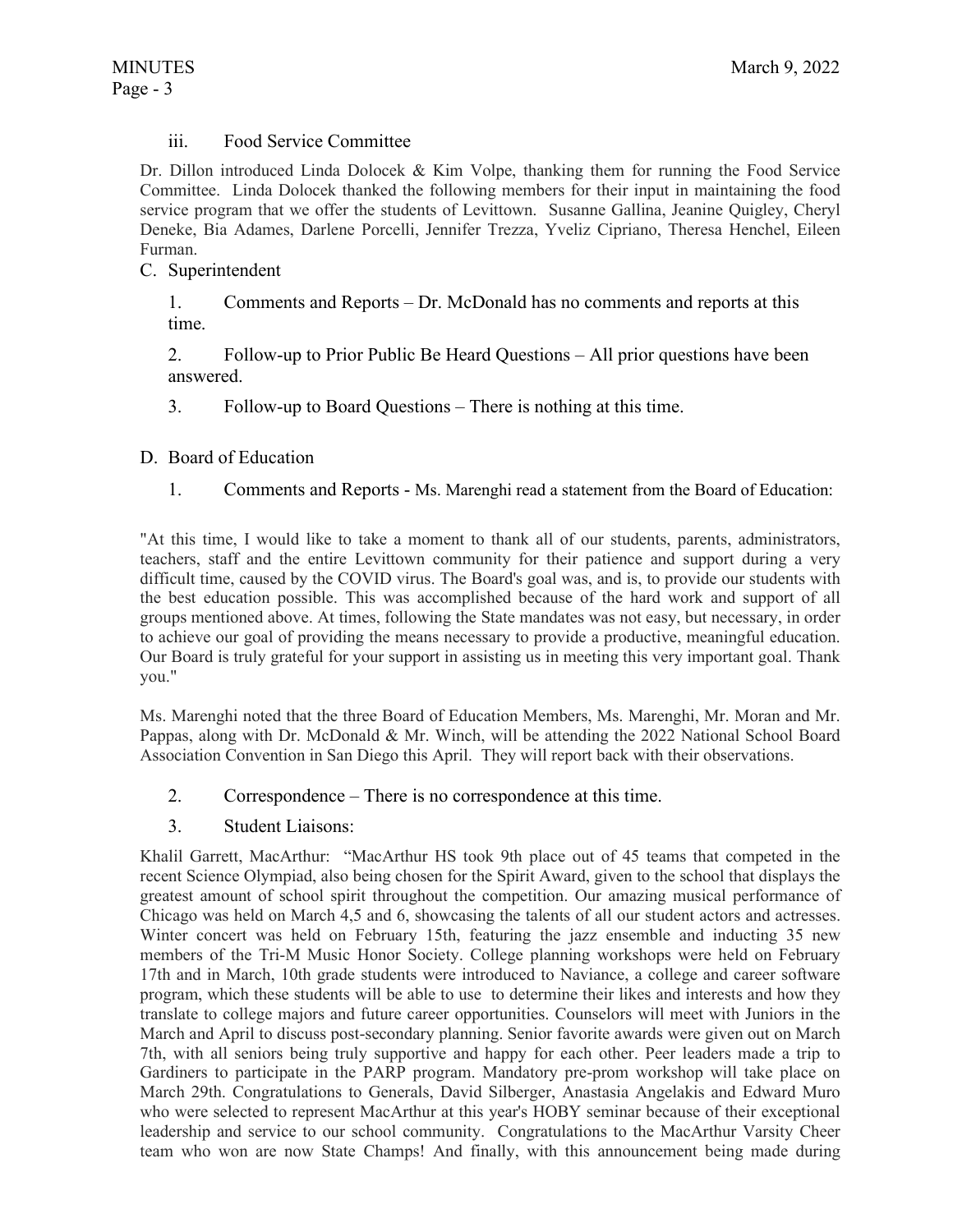## Page - 4

Women's History month, we are proud to name our Class of 2022 Salutatorian, Anna Conway and our Class of 2022 Valedictorian, Summer Looney. Outstanding job ladies, well deserved."

Chris Powers: "Led by Science Olympiad President Matthew Chiu, the DAHS team earned 3rd place in Nassau East and their 14th consecutive trip to the State Finals in Syracuse, with medals in 20 out of 23 events including 1st place by Gary Nepravishta & Grace Lim (Bridge), Chris Powers & Simar Parmar (Gravity Vehicle) and Nabiha Khan & Izma Akbar (Ping Pong Parachute). Leading up to this tournament, the students prepared by competing in satellite tournaments in Pennsylvania, Ohio State, Cornell and Princeton. This talented group of students will compete against 60 teams in Syracuse to determine the top 10 in NYS for each event and a chance to represent NY at the National Tournament. The musical production of Hello Dolly will be performed on March 24, 25 and 26. Tickets go on sale on March 21st. For the first time in the program's history, Division Avenue Cheer made it to the final round of the Universal Cheerleaders Association National Championship, finishing 11th out of 90 teams. Wrestler Kyle Moore won the Nassau County Championship in his weight class. Finally, congratulations to the Class of 2022's Valedictorian Simar Parmar and Salutatiorian Grace Lim on their accomplishments."

## III. PUBLIC BE HEARD

The guidelines pertaining to Public Be Heard were read.

Mr. Matthew Kondrup, 3605 Northview Avenue, Wantagh: Thanked the Board of Education for everything they've done regarding COVID and how it was handled in the district. He asked if there was a better way to provide information electronically to the school when a child has a newly developed medical condition and that the proper information from a pediatrician or specialist gets to the school nurse and is a part of the student's record.

## IV. CONSENT AGENDA

1. Minutes - Approval of Minutes RESOLUTION # 21-22-555

Recommended Motion: "Make the necessary corrections and move the approval of the minutes of the January 12 Regular meeting, January 26 Budget Planning meeting, January 27 Special meeting, February 9 Regular meeting, February 9 Budget meeting and the February 17 special meeting."

| <b>RESULT:</b>   | <b>MOTION CARRIED [5-0]</b>          |
|------------------|--------------------------------------|
| <b>MOVER:</b>    | James Moran, Secretary               |
| <b>SECONDER:</b> | Christina Lang, Trustee              |
| AYES:            | Moran, Cain, Marenghi, Lang, Messina |
| <b>ABSENT:</b>   | Pappas, Adrian                       |

### 2. Warrants RESOLUTION # 21-22-556

Recommended Motion: "WHEREAS, all claims, warrants and charges against the School District have been reviewed by the Claims Auditor and have been certified by the Claims Auditor for payment,

NOW, THEREFORE, BE IT RESOLVED, that the FEBRUARY 2022 report of the Claims Auditor be accepted."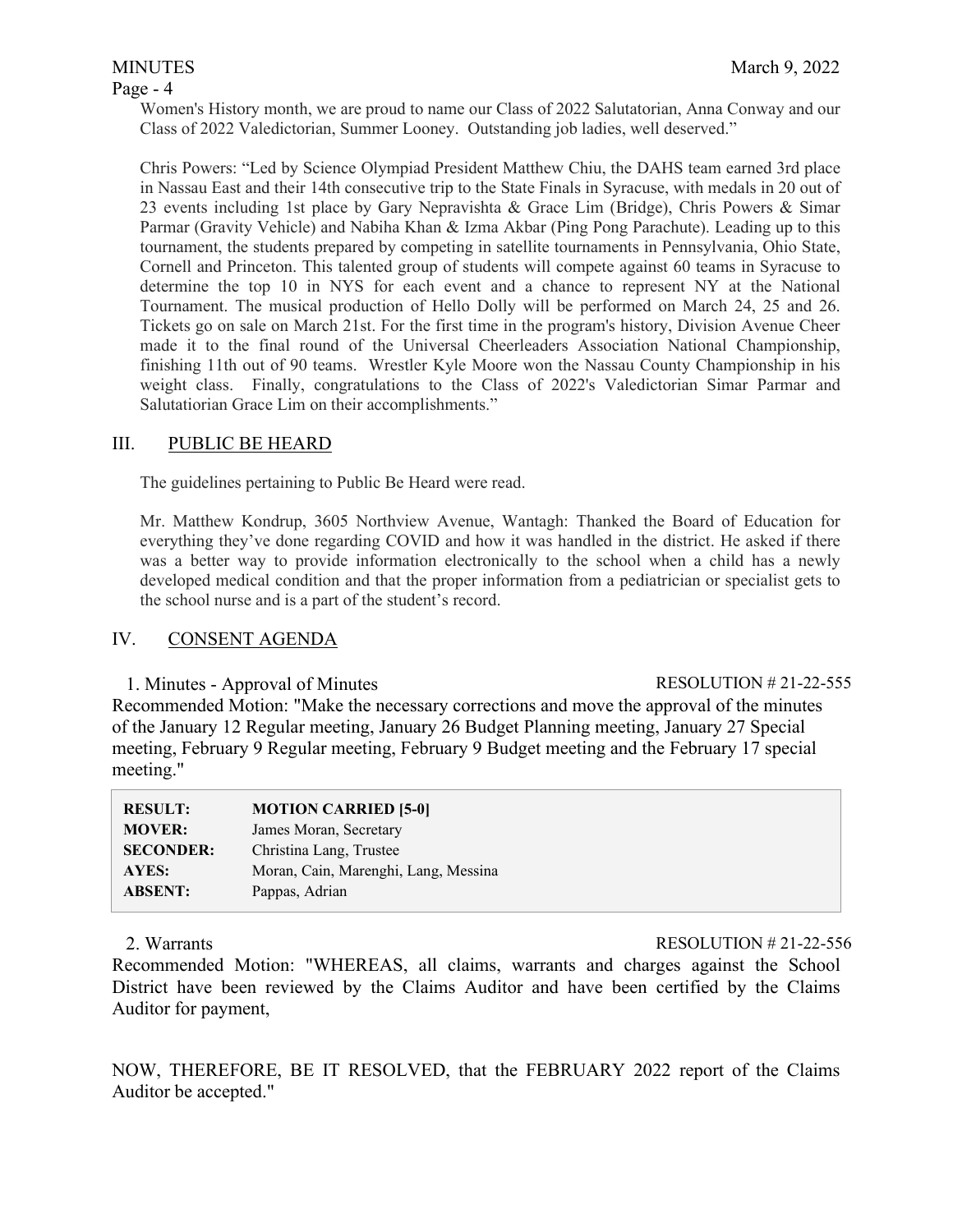| <b>RESULT:</b>   | <b>MOTION CARRIED [5-0]</b>          |
|------------------|--------------------------------------|
| <b>MOVER:</b>    | James Moran, Secretary               |
| <b>SECONDER:</b> | Christina Lang, Trustee              |
| <b>AYES:</b>     | Moran, Cain, Marenghi, Lang, Messina |
| <b>ABSENT:</b>   | Pappas, Adrian                       |

## 3. Business Office Reports RESOLUTION # 21-22-557

Recommended Motion: "RESOLVED, that the Levittown Board of Education does, hereby, accept the following reports from the Business Office:

- Appropriation and Revenue Reports for the period 7/1/21 to 1/31/22
- Trial Balance Reports for the period  $7/1/21$  to  $1/31/22$
- Treasurers Reports for the months ending January 2022
- Claims Audit Report for January and February 2022"

| <b>RESULT:</b>   | <b>MOTION CARRIED [5-0]</b>                          |
|------------------|------------------------------------------------------|
| <b>MOVER:</b>    | James Moran, Secretary                               |
| <b>SECONDER:</b> | Christina Lang, Trustee                              |
| AYES:            | Moran, Pappas, Adrian, Cain, Marenghi, Lang, Messina |

# 4. Annual Meeting Resolution RESOLUTION # 21-22-558

**RECOMMENDED MOTION:** "RESOLVED, that the annual School District election of Levittown Union Free School District, Town of Hempstead, Nassau County, shall be held in the various election districts of said school district on Tuesday, May 17, 2022, at 7:00 A.M., for the purposes set forth in the annexed notice of meeting, the form of which is hereby approved, and that the polls will be open between 7:00 A.M. and 8:00 P.M., in each election district; and it is further

RESOLVED, that the following notice be published once a week in four (4) of the seven (7) weeks preceding the date of the meeting in the Nassau Observer, Long Island Herald and Noticia newspapers having general circulation in the district; and it is further

RESOLVED, that Inspectors of Election be appointed in accordance with previous procedure.

# **NOTICE OF ANNUAL MEETING, ELECTION AND PERSONAL REGISTRATION, LEVITTOWN UNION FREE SCHOOL DISTRICT, TOWN OF HEMPSTEAD, NASSAU COUNTY, NEW YORK.**

NOTICE IS HEREBY GIVEN, that the Annual Meeting of the School District, the vote on the School District budget and election of candidates for the School Board of Levittown Union Free School District, Town of Hempstead, Nassau County, New York, and the vote on the Public Library budget and election of a candidate for the Board of Trustees for the Levittown Public Library, will be held in the several election districts of the School District at the voting places designated below on Tuesday, May 17, 2022 between the hours of 7:00 AM and 8:00 PM, to vote by ballot on voting machines on the proposition or propositions set forth below, as well as any other propositions which may properly come before the electorate, and to elect members of the Board of Education and to elect a member of the Library Board of Trustees.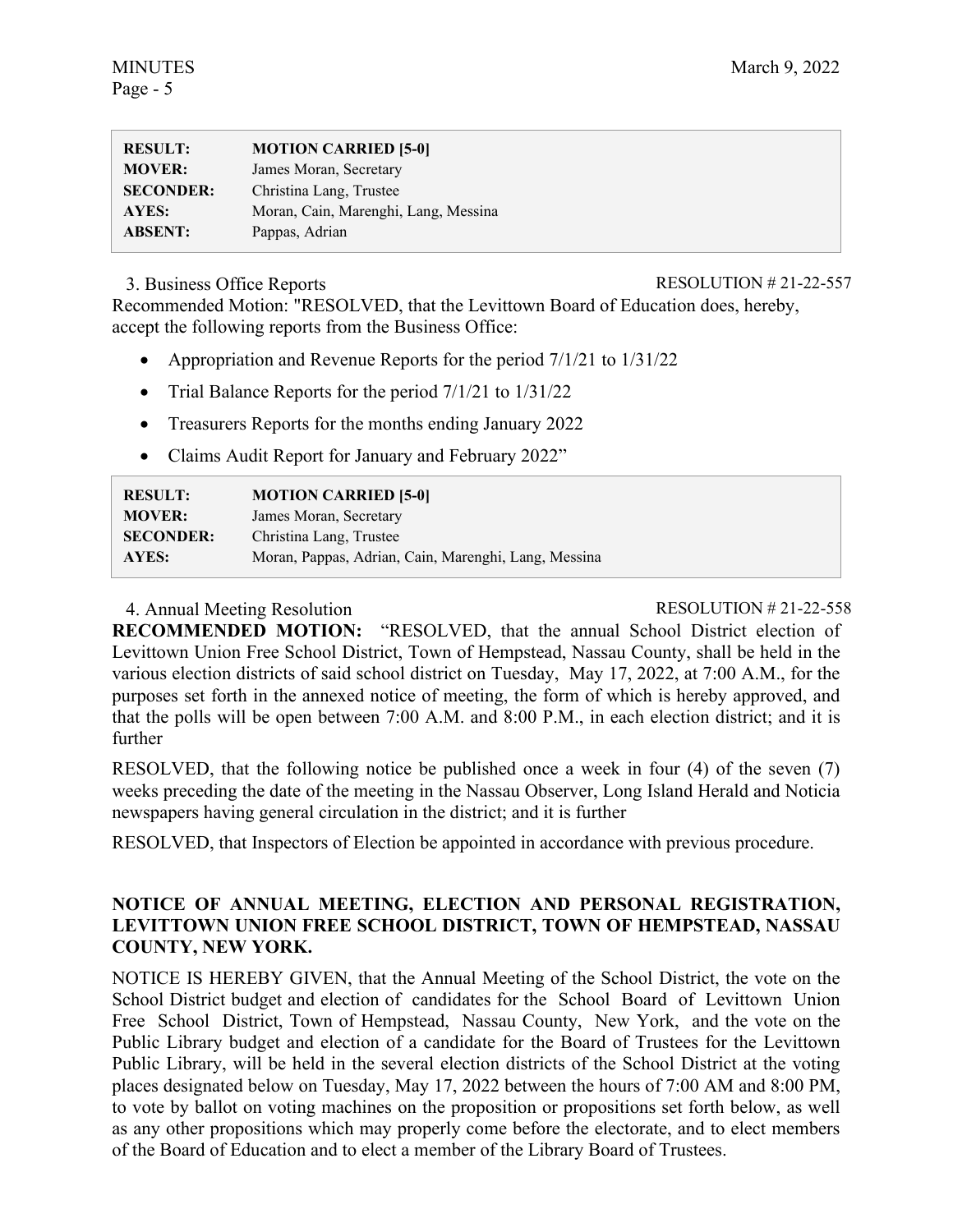Shall the following resolutions be adopted:

# **PROPOSITION NO. 1**

## SCHOOL DISTRICT BUDGET

BE IT RESOLVED, that the School District budget for the school year 2022-2023 proposed by the Board of Education and filed with the District Clerk in accordance with Section 1716 of the Education Law shall be approved and the necessary taxes be levied therefore on the taxable real property of the district.

# **PROPOSITION NO. 2**

# CREATION OF THE 2022 CAPITAL RESERVE FUND FOR SCHOOL BUILDING IMPROVEMENT PROJECTS

RESOLVED, that the Board of Education of the Levittown Union Free School District is hereby authorized, pursuant to Section 3651(1) of the Education Law, to establish the 2022 Capital Reserve Fund for the purpose of financing District-wide capital improvements including site work, construction, reconstruction, renovation and equipping of school buildings and facilities, with the ultimate amount of the 2022 Capital Reserve Fund to be \$25,000,000, the probable term to be ten (10) years and the source of the funding to be (i) amounts from budgetary appropriations from time to time, and (ii) unappropriated fund balance made available by the Board of Education from time to time, and (iii) authorized transfers from other available reserves in accordance with existing law, and (iv) New York State aid received and made available by the Board of Education from time to time.

# **PROPOSITION NO. 3**

# LIBRARY BUDGET

RESOLVED, that the Public Library Budget for the fiscal year 2022-2023 proposed by the Library Board of Trustees of the Levittown Public Library heretofore filed pursuant to law shall be approved and the necessary taxes be levied therefore on the taxable real property of the district.

NOTICE IS FURTHER GIVEN, that petitions nominating candidates for the office of member of the Board of Education and for the office of member of the Library Board of Trustees must be filed with the District Clerk between the hours of 8:00 AM and 5:00 PM but no later than 5:00 PM on April 18, 2022. Forms of the petitions may be obtained from the District Clerk.

The following vacancies are to be filled on the Board of Education: Two (2) members for the term of three (3) years, commencing July 1, 2022 and expiring June 30, 2025.

A separate petition is required to nominate a candidate for member of the Board of Education. The two candidates receiving the highest number of votes shall be elected. Each petition must be directed to the District Clerk, must be signed by at least forty-seven (47) qualified voters of the District, or 2% of the voters who voted in the 2021 election, whichever is greater, and shall state the residence of each person who signed, must state the name and residence of the candidate and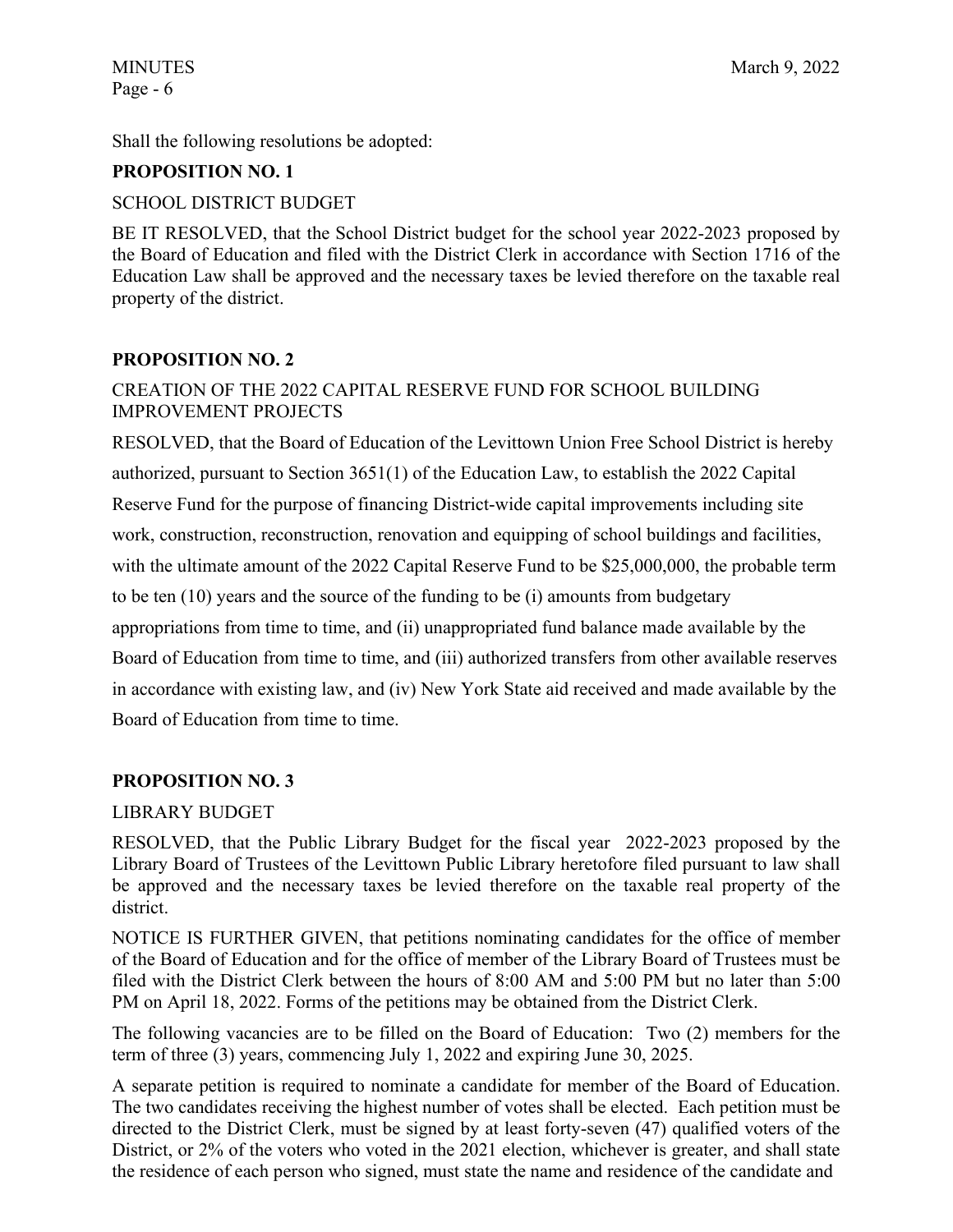the length of the term of office. This year all nominating petitions must include 47 signatures.

The following vacancies are to be filled on the Library Board of Trustees: One (1) member for the term of five (5) years, commencing July 1, 2022 and ending June 30, 2027.

A separate petition is required to nominate a candidate for member of the Library Board of Trustees. Each petition must be directed to the District Clerk, must be signed by at least fortyseven (47) qualified voters of the District, or 2% of the voters who voted in the 2019 election for members of the Library Board of Trustees, whichever is greater, and shall state the residence of each person who signed, must state the name and residence of the candidate and the length of the term of office. This year all nominating petitions must include 47 signatures.

NOTICE IS FURTHER GIVEN, that a statement of estimated expenses for the 2022-2023 school year will be presented at a Public Hearing on Wednesday, May 4, 2022, at 7:30 PM in the Board Meeting Room of the Levittown Memorial Education Center and copies of such statement, as well as the statement of the amount of money required for the 2022-2023 fiscal year of the Public Library, will be made available on the District's website and at each schoolhouse and library in the District during the hours of 9:00 AM and 4:00 PM on each day other than a Saturday, Sunday or holiday during the fourteen (14) calendar days immediately preceding the election together with the text of any resolution which will be presented to the voters.

NOTICE IS FURTHER GIVEN, that pursuant to Section 2014 of the Education Law, personal registration of voters is required and only those persons whose names appear on the register of the said school district, or who are registered pursuant to Article 5 of the Election Law, shall be entitled to vote at said meeting and election.

NOTICE IS FURTHER GIVEN, that all qualified voters who have previously registered for any annual or special meeting or election and have voted at any annual or special election held or conducted at any time within four (4) calendar years prior to this year are not required to register with the Board of Registration for this meeting.

All other persons who wish to vote must register. A voter may register at the office of the District Clerk of the Levittown UFSD between the hours of 8:00 AM. and 1:00 PM on school days provided that such registration is effected no later than May 12, 2022.

NOTICE IS FURTHER GIVEN, that said register will be filed in the office of the District Clerk and will be open for inspection by any qualified voter of the District on each of the five (5) days prior to the day of the election, except Sunday, between the hours of 9:00 AM and 4:00 PM, on Monday through Friday and between the hours of 11:00 AM and 12 noon on Saturday ( May 14, 2022), in the office of the District Clerk and at each voting place on the day of the election.

NOTICE IS FURTHER GIVEN, that absentee ballots for those eligible pursuant to the provision of Section 2018a of the Education Law are available, and that applications for absentee ballots may be applied for at the office of the District Clerk. A list of all persons to whom absentee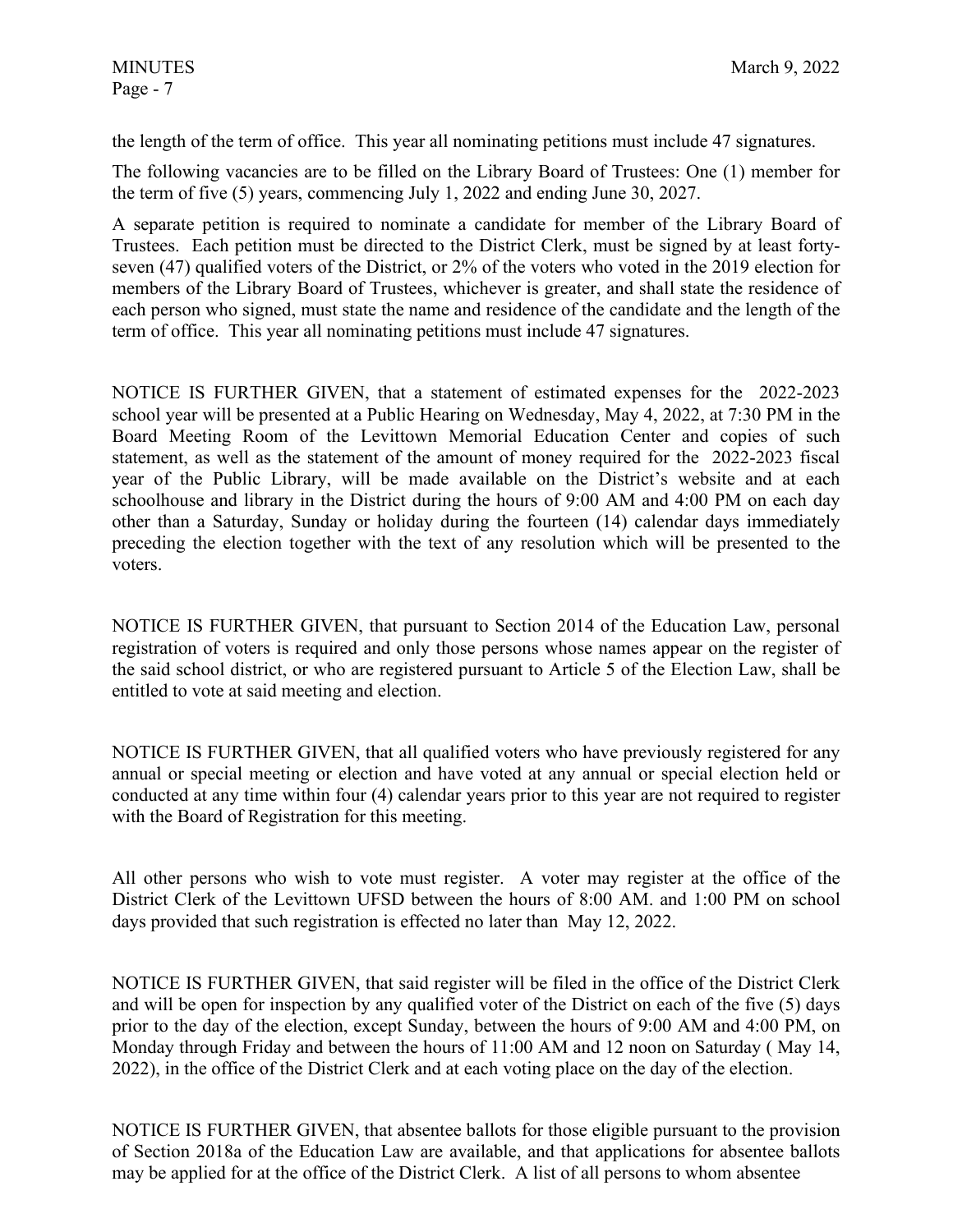ballots have been issued will be available in the office of the Clerk on each of the five (5) calendar days prior to the day of election except Sunday, between the hours of 9:00 AM and 5:00 PM on Monday through Friday and between the hours of 11:00 AM and 12 noon on Saturday ( May 14, 2022), in the office of the District Clerk. Such application must be received by the District Clerk at least seven (7) calendar days before the election if the ballot is to be mailed to the voter or by the day before the election if the ballot is to be delivered personally to the voter. No absentee voter's ballot will be canvassed unless it has been received in the office of the District Clerk not later than 5:00 PM on the day of the election.

NOTICE IS FURTHER GIVEN, that during the voting hours on Tuesday, May 17, 2022, between the hours of 7:00 AM and 8:00 PM, in the various election districts, the Board of Registration will meet to receive registrations for subsequent elections. During the hours of 7:00 AM and 8:00 PM on voting days, the District Clerk shall be in her office at the Levittown Memorial Education Center.

NOTICE IS FURTHER GIVEN, that Section 495 of the Real Property Tax Law requires the District to attach to its proposed budget an Exemption Report. Said exemption report, which will also become part of the final budget, will show how the total assessed value of the final assessment roll used in the budgetary process is exempt from taxation, list every type of exemption granted by statutory authority, and show the cumulative impact of each type of exemption, the cumulative amount expected to be received as payments in lieu of taxes (PILOT) and the cumulative impact of all exemptions granted. In addition, said exemption report shall be posted on any bulletin board maintained by the District for public notices and on the District's website.

FURTHER NOTICE IS HEREBY GIVEN, that pursuant to Education Law §2018-d, Military Voters who are not currently registered may apply to register as a qualified voter of the District by submitting a Military Voter Registration Application to the District Clerk, no later than 5:00 p.m. on April 22, 2022. A copy of the Military Voter Registration Application is available both by contacting the District Clerk by email at smallozzi@levittownschools.com  $\leq$ mailto:smallozzi@levittownschools.com> and online at the District's website located at <http://www.levittownschools.com/>. Military voters who are qualified voters of the District may submit an application for a military ballot. A Military Voter is entitled to designate a preference to receive a Military Voter Registration Application, Military Ballot Application or Military Ballot by mail, facsimile or electronic mail. Such designation will remain in effect until revoked or changed by the voter. If no preference is designated, the District will transmit the Military Voter Registration Application, Military Ballot Application or Military Ballot by mail. Military Voter Ballot Application forms must be received by the District Clerk no later than 5:00 p.m. on April 22, 2022. Military Ballots will not be canvassed unless it is received by the District Clerk on or before 5:00 p.m. on May 17, 2022.

# **SCHOOL ELECTION DISTRICTS:**

The boundaries of the school election districts and the place of each election district for voting and registration shall be as follows: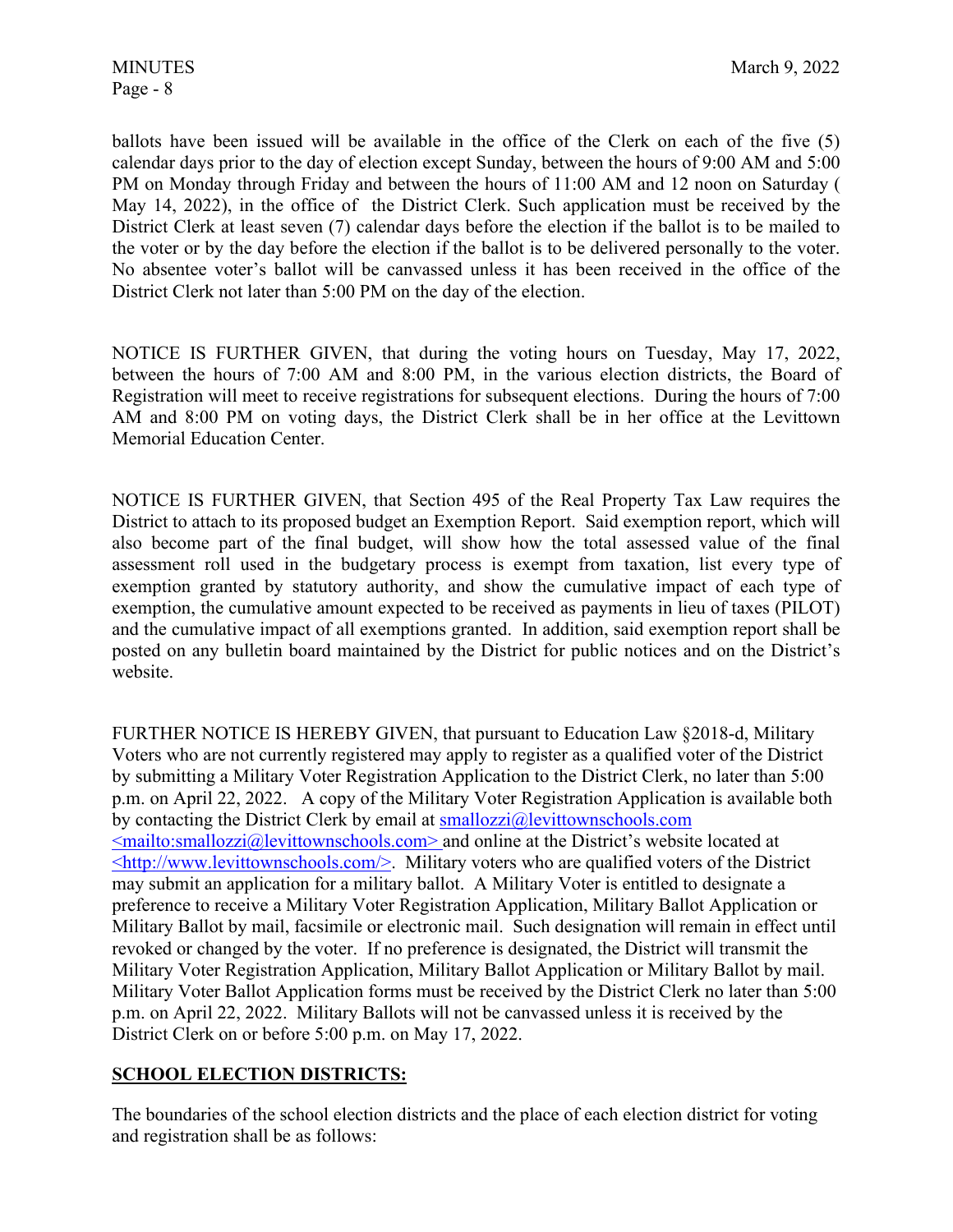# **ELECTION DISTRICT #1 - GARDINERS AVENUE SCHOOL**

Beginning at Wantagh Parkway and Chase Lane; east on Chase Lane to Center Lane, thence south to Prairie Lane; thence east to Gardiners Avenue; thence south to Slate Lane; then east and north to Swan Lane; then east and north to Grey Lane; continuing east to Wantagh Avenue; thence south on Wantagh Avenue to Jerusalem Avenue; thence west to Oakfield Avenue; continuing north to Old Jerusalem Road; thence east on Old Jerusalem Road to Wantagh Parkway Line; north along Line to the point of beginning.

# **ELECTION DISTRICT #2 - EAST BROADWAY SCHOOL**

Beginning at north side of Southern State Parkway and east side of Wantagh Avenue; north on Wantagh to Miller Place; thence east to Exit Lane; thence south to Elm Drive; thence west to Elbow Lane; thence southwest to End Lane; south to End Lane and Elm Drive East to Pope Street; thence east to District Line; thence south to Regent Lane; thence east to Red Maple Drive; thence northeast, and south to Regal Lane; east on Regal Lane and Cordwood Lane to Arlington Drive; thence southeast to Town Line; thence south to Southern State Parkway; west along Parkway to point of beginning. Beginning at south side of Southern State Parkway and west side of Town Line; south on Town Line to Jerusalem Avenue; thence west to Wantagh Avenue; thence north to Southern State Parkway; thence east to point of beginning.

# **ELECTION DISTRICT #3 - LEVITTOWN MEMORIAL EDUCATION CENTER**

Beginning at east side of Wantagh Parkway and south side of Hempstead Turnpike; east on Hempstead Turnpike to Silver Lane; thence south to Forge Lane; thence east to Cotton Lane; thence southeasterly to Wantagh Avenue; then south to Grey Lane; thence west to Swan Lane; then southwesterly to Slate Lane; then south to Gardiners Avenue, thence north to Prairie Lane; thence west to Center Lane; thence north to Chase Lane; thence west to Wantagh Parkway Line; north along Line to point of beginning.

# **ELECTION DISTRICT #4 - DIVISION AVENUE HIGH SCHOOL**

Beginning at north side of Hempstead Turnpike and west side of Jerusalem Avenue; west on Hempstead Turnpike to District Boundary Line at Wantagh State Parkway; thence northeast to northerly border of School District; east on Boundary Line (Flamingo Rd., Magpie Lane, Blacksmith Rd) to Jerusalem Avenue; thence south to point of beginning.

| Dated: | Levittown, New York                        |
|--------|--------------------------------------------|
|        | February 2022                              |
|        | BY ORDER OF THE BOARD OF EDUCATION         |
|        | LEVITTOWN UNION FREE SCHOOL DISTRICT       |
|        | TOWN OF HEMPSTEAD, NASSAU COUNTY, NEW YORK |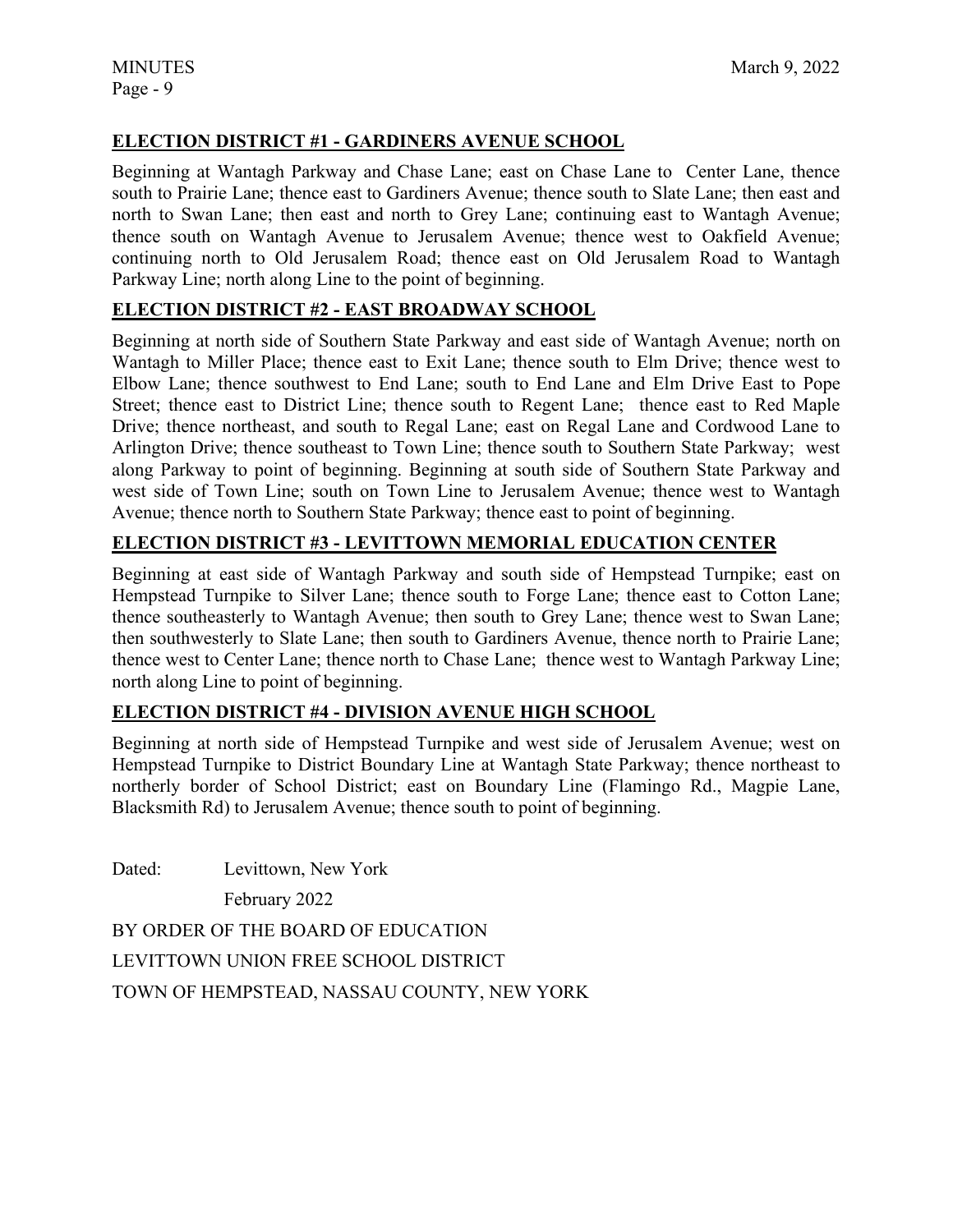| <b>RESULT:</b>   | <b>MOTION CARRIED [5-0]</b>          |
|------------------|--------------------------------------|
| <b>MOVER:</b>    | James Moran, Secretary               |
| <b>SECONDER:</b> | Christina Lang, Trustee              |
| AYES:            | Moran, Cain, Marenghi, Lang, Messina |
| <b>ABSENT:</b>   | Pappas, Adrian                       |

5. School Calendar 2022-2023 RESOLUTION #21-22-559

Recommended Motion: "WHEREAS, the attached 2022-2023 school calendar has been reviewed by all appropriate parties,

NOW, THEREFORE, BE IT RESOLVED, that the Levittown Board of Education, does, hereby, adopt the attached calendar as the official dates for the operation of schools during the 2022- 2023 school year."

| <b>RESULT:</b>   | <b>MOTION CARRIED [5-0]</b>    |
|------------------|--------------------------------|
| <b>MOVER:</b>    | James Moran, Secretary         |
| <b>SECONDER:</b> | Christina Lang, Trustee        |
| <b>AYES:</b>     | Moran, Marenghi, Lang, Messina |
| <b>ABSENT:</b>   | Pappas, Adrian, Cain           |

6. Board Meeting Calendar - 2022-2023 School Year RESOLUTION #21-22-560 Recommended Motion: "RESOLVED, that the Levittown Board of Education does, hereby, adopt the attached updated calendar of Board of Education meeting dates for the Levittown Public Schools for the 2022-2023 school year."

| <b>RESULT:</b>   | <b>MOTION CARRIED [5-0]</b>          |
|------------------|--------------------------------------|
| <b>MOVER:</b>    | James Moran, Secretary               |
| <b>SECONDER:</b> | Christina Lang, Trustee              |
| AYES:            | Moran, Cain, Marenghi, Lang, Messina |
| <b>ABSENT:</b>   | Pappas, Adrian                       |

7. Agreement with Possible Productions, Inc. RESOLUTION # 21-22-561

Recommended Motion: "RESOLVED, that the Levittown Board of Education does, hereby, approve the attached location agreement with Possible Productions, Inc. commencing on or about Tuesday, March 10 and ending on or about Friday, March 18, 2022.

NOW, BE IT FURTHER RESOLVED that the Board of Education President is, hereby, authorized to execute the contract."

| <b>RESULT:</b>   | <b>MOTION CARRIED [UNANIMOUS]</b>    |
|------------------|--------------------------------------|
| <b>MOVER:</b>    | James Moran, Secretary               |
| <b>SECONDER:</b> | Christina Lang, Trustee              |
| AYES:            | Moran, Cain, Marenghi, Lang, Messina |
| <b>ABSENT:</b>   | Pappas, Adrian                       |

8. Designation of Newspaper RESOLUTION # 21-22-562

Recommended Motion: "BE IT RESOLVED, resolution #21-22-391 from the July 7, 2020 Board of Education Meeting is hereby rescinded; and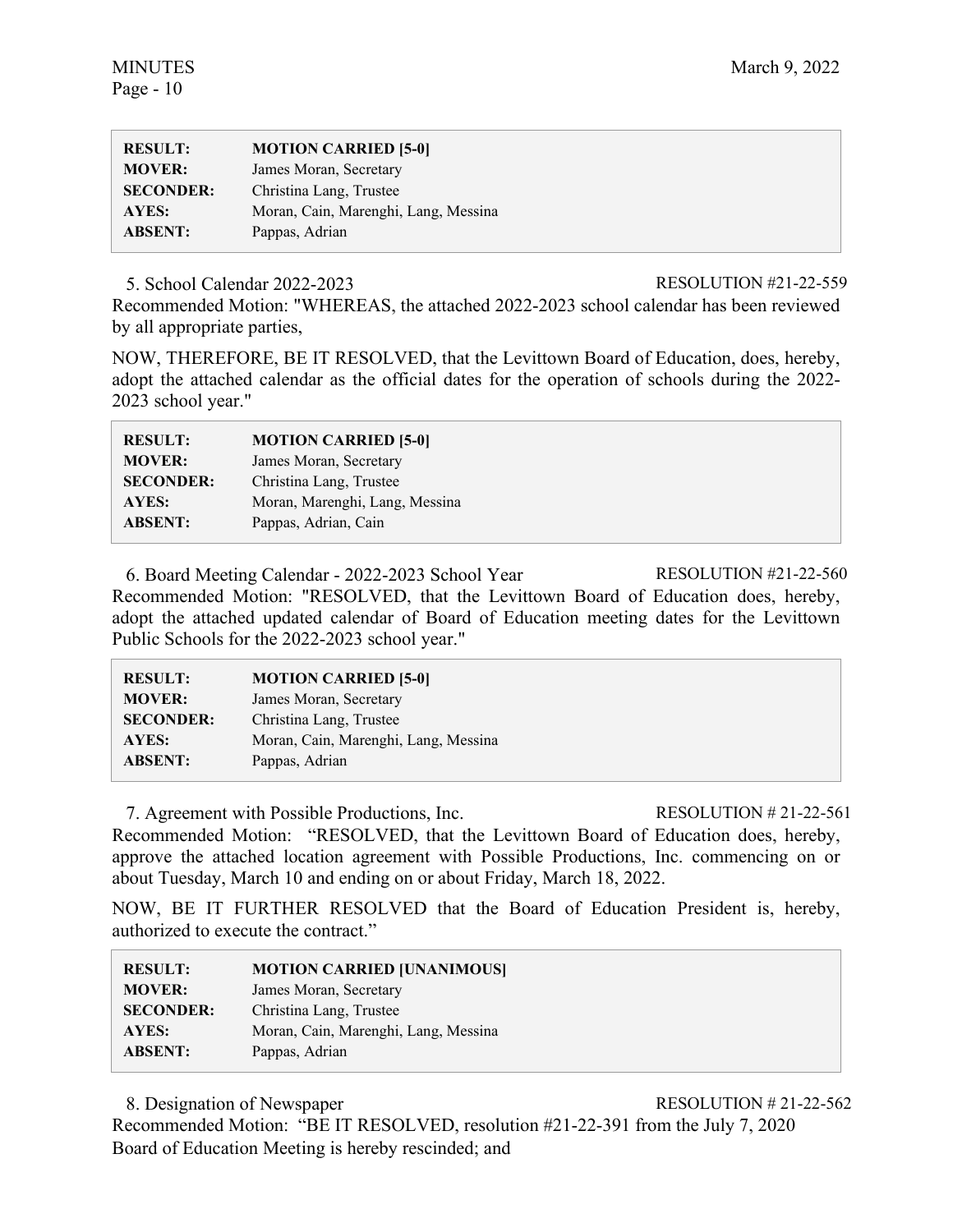BE IT FURTHER RESOLVED, upon the recommendation of the Superintendent of Schools, the Long Island Herald and the Nassau Observer are hereby designated as the newspapers for the District for the 2021-2022 school year."

| <b>RESULT:</b>   | <b>MOTION CARRIED [5-0</b>           |  |
|------------------|--------------------------------------|--|
| <b>MOVER:</b>    | James Moran, Secretary               |  |
| <b>SECONDER:</b> | Christina Lang, Trustee              |  |
| AYES:            | Moran, Cain, Marenghi, Lang, Messina |  |
| <b>ABSENT:</b>   | Pappas, Adrian                       |  |

9. Contract with Lifetouch Studios - MacArthur HS RESOLUTION # 21-22-563 Recommended Motion: "RESOLVED, that the Board of Education does, hereby, approve the attached contract with Lifetouch Photographers to serve as school photographer for MacArthur High School yearbook, senior portraits, school events and sports.

BE IT FURTHER RESOLVED, that the President of the Board of Education is, hereby, authorized to execute the contract."

| <b>RESULT:</b>   | <b>MOTION CARRIED [5-0]</b>          |
|------------------|--------------------------------------|
| <b>MOVER:</b>    | James Moran, Secretary               |
| <b>SECONDER:</b> | Christina Lang, Trustee              |
| AYES:            | Moran, Cain, Marenghi, Lang, Messina |
| <b>ABSENT:</b>   | Pappas, Adrian                       |

10. RFP #LPS 19-011 Ext 2 - Universal Pre-Kindergarten Program RESOLUTION # 21-22-564 Recommended Motion: "RESOLVED, that the Levittown Board of Education does, hereby, extend the previously awarded RFP #LPS 19-011 Universal Pre-Kindergarten Program to Tender Garden Early Childhood and Kiddie Junction Preschool, the proposers whose proposals met all mandatory requirements and obtained the highest composite scores, inclusive of both cost and technical components as highlighted in the attached tabulation sheet as per the Business Office."

| <b>MOTION CARRIED [5-0]</b>          |
|--------------------------------------|
| James Moran, Secretary               |
| Christina Lang, Trustee              |
| Moran, Cain, Marenghi, Lang, Messina |
| Pappas, Adrian                       |
|                                      |

11. RFP #Nassau 2020\_Cooperative RFP Special Education Related RESOLUTION # 21-22-565 Educational Services - Ext. #2

Recommended Motion: "RESOLVED, that the Levittown Board of Education approve the 2022 - 2023 contract extensions of the awarded vendors from the Nassau 2020 COOPERATIVE RFP FOR SPECIAL EDUCATION RELATED EDUCATIONAL SERVICES executed by Roslyn SD as the lead agency; and, that the President of the Board of Education is, hereby, authorized to execute documents related to the contract extensions."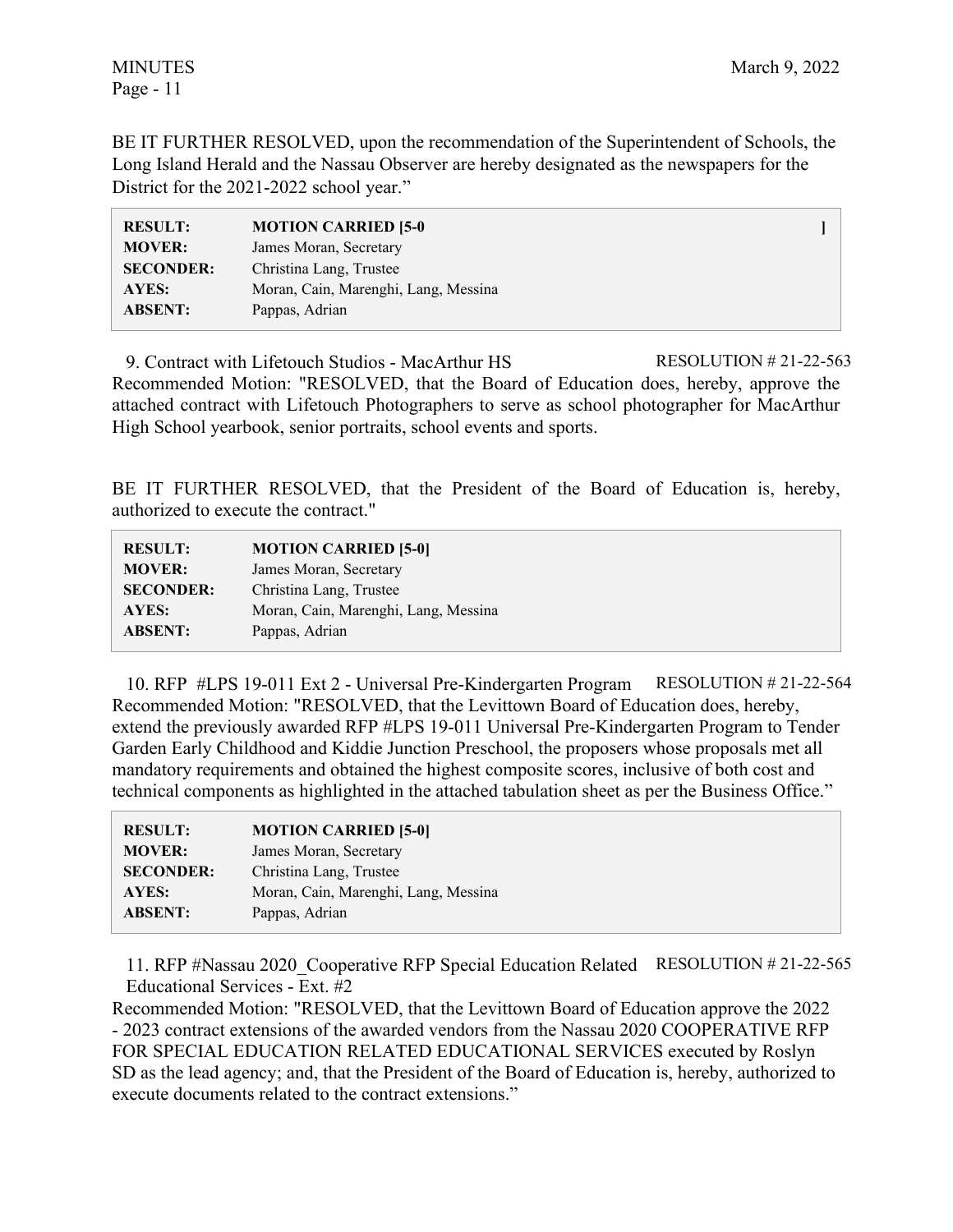| <b>RESULT:</b>   | <b>MOTION CARRIED [5-0]</b>          |
|------------------|--------------------------------------|
| <b>MOVER:</b>    | James Moran, Secretary               |
| <b>SECONDER:</b> | Christina Lang, Trustee              |
| AYES:            | Moran, Cain, Marenghi, Lang, Messina |
| <b>ABSENT:</b>   | Pappas, Adrian                       |

12. National Inventors Hall of Fame, Inc. RESOLUTION # 21-22-566

Recommended Motion: "RESOLVED, that the Levittown Board of Education does, hereby, approve the attached contract with National Inventors Hall of Fame, Inc. to provide curricula and course materials for use by Levittown Schools in a summer education enrichment program from July 11 through July 22, 2022 at no cost to the District.

NOW, BE IT FURTHER RESOLVED that the Board of Education President is, hereby, authorized to execute the contract."

| <b>RESULT:</b>   | <b>MOTION CARRIED [5-0]</b>          |
|------------------|--------------------------------------|
| <b>MOVER:</b>    | James Moran, Secretary               |
| <b>SECONDER:</b> | Christina Lang, Trustee              |
| AYES:            | Moran, Cain, Marenghi, Lang, Messina |
| <b>ABSENT:</b>   | Pappas, Adrian                       |

13. Memorandum of Understanding - Confidential Employee RESOLUTION # 21-22-567 Recommended Motion: "RESOLVED, that the Levittown Board of Education does, hereby, approve the Memorandum of Understanding between the Levittown Union Free School District and confidential employee: Karen Salvadori, as per the terms of the attached Memorandums of Understanding;

NOW, BE IT FURTHER RESOLVED, that the President of the Board of Education is authorized to sign the attached Memorandum of Understanding."

| <b>RESULT:</b>   | <b>MOTION CARRIED [5-0]</b>          |
|------------------|--------------------------------------|
| <b>MOVER:</b>    | James Moran, Secretary               |
| <b>SECONDER:</b> | Christina Lang, Trustee              |
| AYES:            | Moran, Cain, Marenghi, Lang, Messina |
| <b>ABSENT:</b>   | Pappas, Adrian                       |

14. Out of District Contracts for Health and Welfare Services RESOLUTION # 21-22-568 Recommended Motion: "RESOLVED, that the Levittown Board of Education does, hereby, approve the attached contract between the Levittown Public Schools and the following school districts to provide health and welfare services to students attending schools in these districts for the 2021-2022 school year:

- West Islip UFSD
- Hicksville UFSD
- Plainedge UFSD
- Rockville Centre UFSD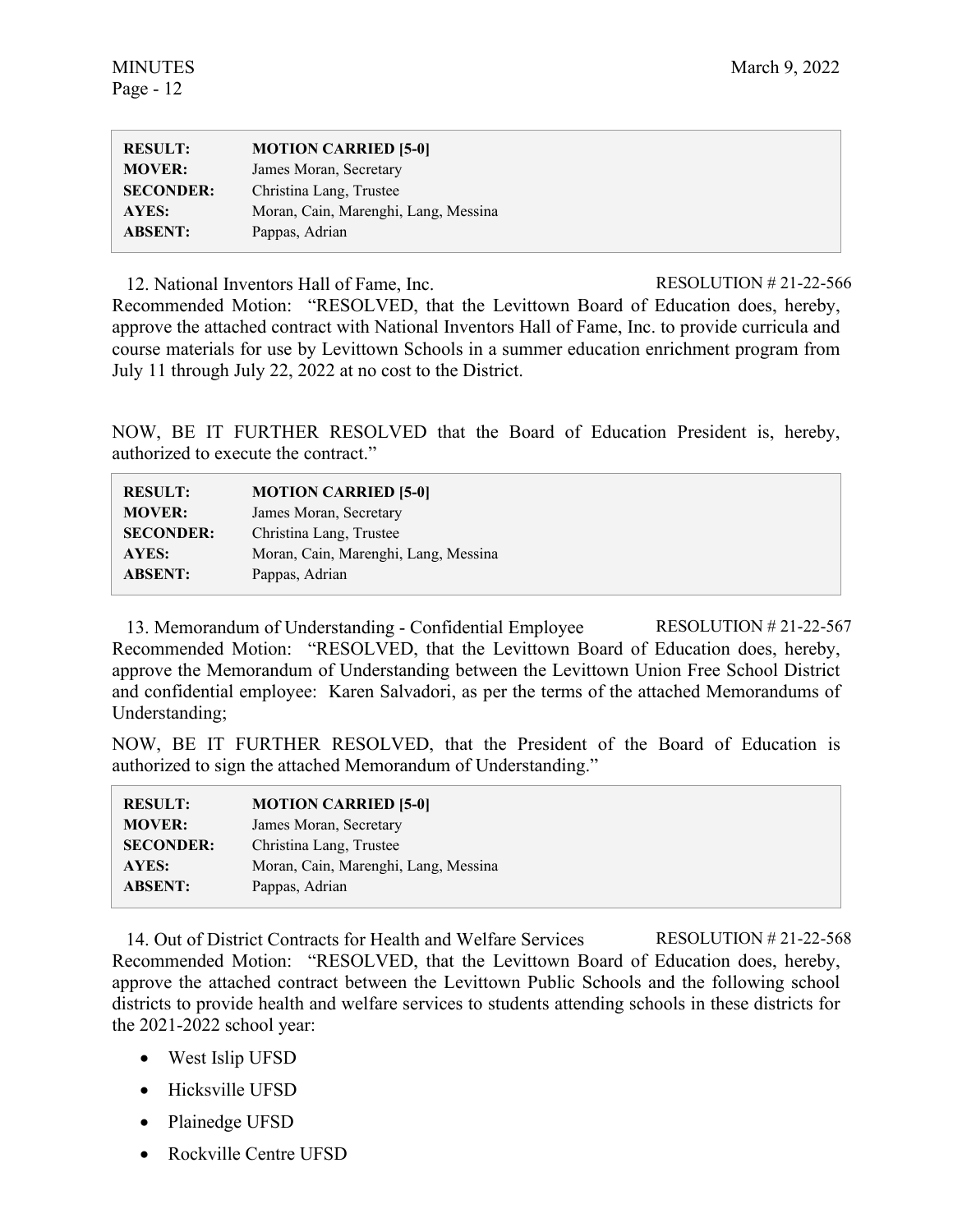• Smithtown Central School District

BE IT FURTHER RESOLVED, that the Board of Education President is, hereby, authorized to execute these contracts."

| <b>RESULT:</b>   | <b>MOTION CARRIED [5-0]</b>          |
|------------------|--------------------------------------|
| <b>MOVER:</b>    | James Moran, Secretary               |
| <b>SECONDER:</b> | Christina Lang, Trustee              |
| AYES:            | Moran, Cain, Marenghi, Lang, Messina |
| <b>ABSENT:</b>   | Pappas, Adrian                       |

15. Special Education Contracts RESOLUTION # 21-22-569

Recommended Motion: "RESOLVED, that the Levittown Board of Education does, hereby, approve the attached contracts between the Levittown Public Schools and the following vendors to provide special education services as indicated:

- West Hills Academy
- BOCES-Summer School

BE IT FURTHER RESOLVED that the Board of Education President is, hereby, authorized to execute these contracts."

| <b>RESULT:</b>   | <b>MOTION CARRIED [5-0]</b>          |
|------------------|--------------------------------------|
| <b>MOVER:</b>    | James Moran, Secretary               |
| <b>SECONDER:</b> | Christina Lang, Trustee              |
| AYES:            | Moran, Cain, Marenghi, Lang, Messina |
| <b>ABSENT:</b>   | Pappas, Adrian                       |

16. Obsolete Books RESOLUTION #21-22-570

Recommended Motion: "RESOLVED, that the Levittown Board of Education does, hereby, declare the books on the attached list obsolete and that the items may be discarded and/or donated as possible or sold at the highest salvage value.

| <b>RESULT:</b>   | <b>MOTION CARRIED [5-0]</b>          |
|------------------|--------------------------------------|
| <b>MOVER:</b>    | James Moran, Secretary               |
| <b>SECONDER:</b> | Christina Lang, Trustee              |
| AYES:            | Moran, Cain, Marenghi, Lang, Messina |
| <b>ABSENT:</b>   | Pappas, Adrian                       |

17. Obsolete Equipment RESOLUTION #21-22-571

Recommended Motion: "RESOLVED, that the Levittown Board of Education does, hereby, declare the equipment on the attached list obsolete and that the items may be discarded and/or sold at the highest possible salvage value."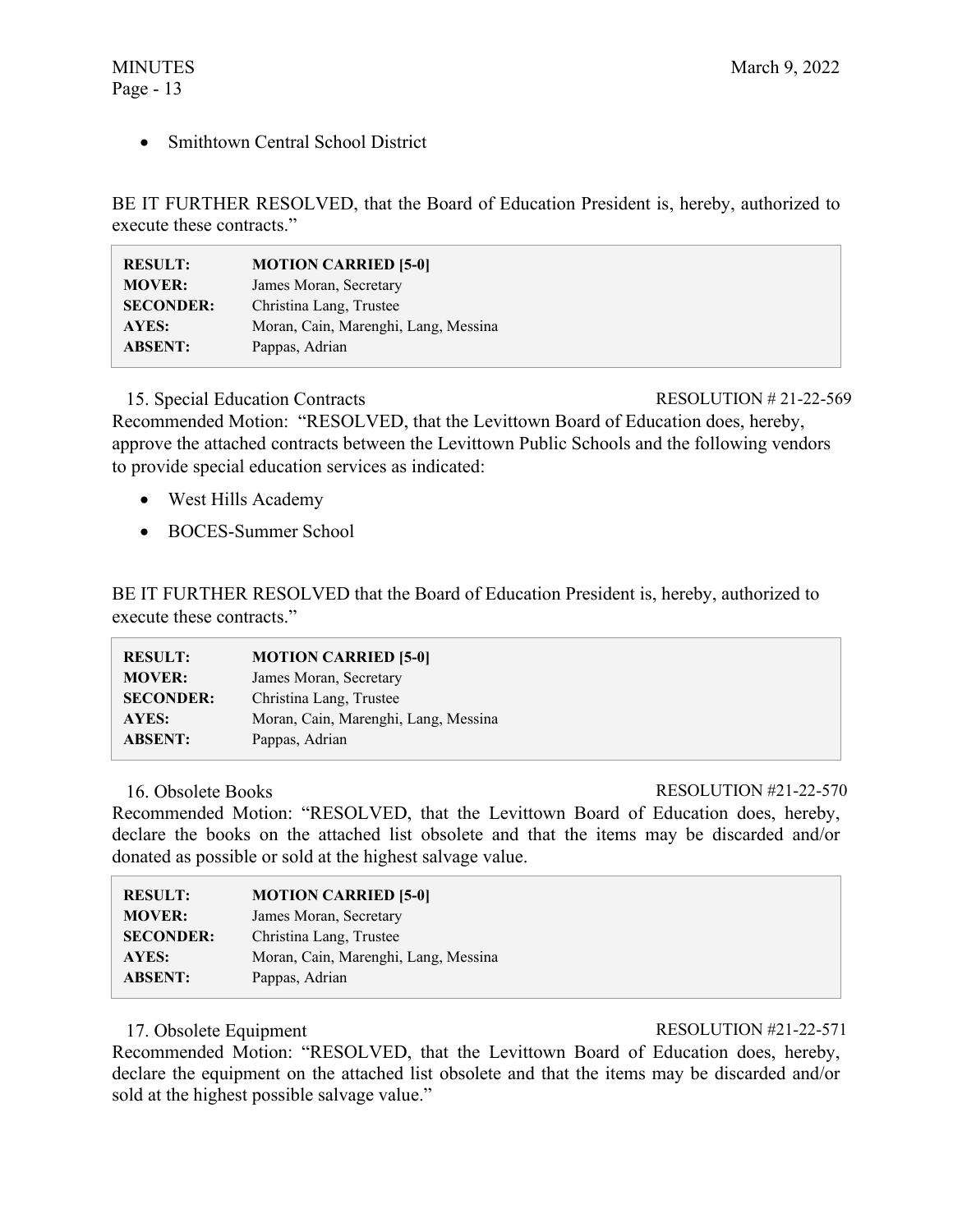| <b>RESULT:</b>   | <b>MOTION CARRIED [5-0]</b>          |
|------------------|--------------------------------------|
| <b>MOVER:</b>    | James Moran, Secretary               |
| <b>SECONDER:</b> | Christina Lang, Trustee              |
| AYES:            | Moran, Cain, Marenghi, Lang, Messina |
| <b>ABSENT:</b>   | Pappas, Adrian                       |

18. Schedules RESOLUTION # 21-22-572

"RECOMMENDED MOTION: That the Levittown Board of Education does, hereby, approve the following schedules:

1001 "Resignations/Terminations, Certified Personnel"

1002 "Resignations/Terminations, Non-Instructional Personnel"

- 1003 "Appointments, Certified Personnel"
- 1004 "Coaching"
- 1005 "Consultants"
- 1006 "Appointments, Non-Instructional Personnel"
- 1007 "LOA, Certified Personnel"
- 1008 "LOA, Non-Instructional Personnel"
- 1009 "Salary Change, Certified Personnel"
- 1010 "Tenure, Certified Personnel"
- 1011 "Permanent Status, Non-Instructional Personnel"
- 1012 "Students with Disabilities"

\*Ms. Marenghi noted one change to the schedules. Change schedule number 1010.3, Item #42, new effective date of 9/1/22.

| <b>RESULT:</b>   | <b>MOTION CARRIED [5-0]</b>          |
|------------------|--------------------------------------|
| <b>MOVER:</b>    | James Moran, Secretary               |
| <b>SECONDER:</b> | Christina Lang, Trustee              |
| AYES:            | Moran, Cain, Marenghi, Lang, Messina |
| <b>ABSENT:</b>   | Pappas, Adrian                       |

# V. ACTION ITEMS

A. New Business

## VI. AD HOC

1. Gifts to Schools RESOLUTION # 21-22-573

Recommended Motion: "RESOLVED, that the Levittown Board of Education does, hereby, accept with thanks the following gifts:

• One check in the amount of \$74.20 to be donated to Summit Lane School's School Activity Fund from Box Tops for Education, 13700 Oakland Avenue, Highland Park,